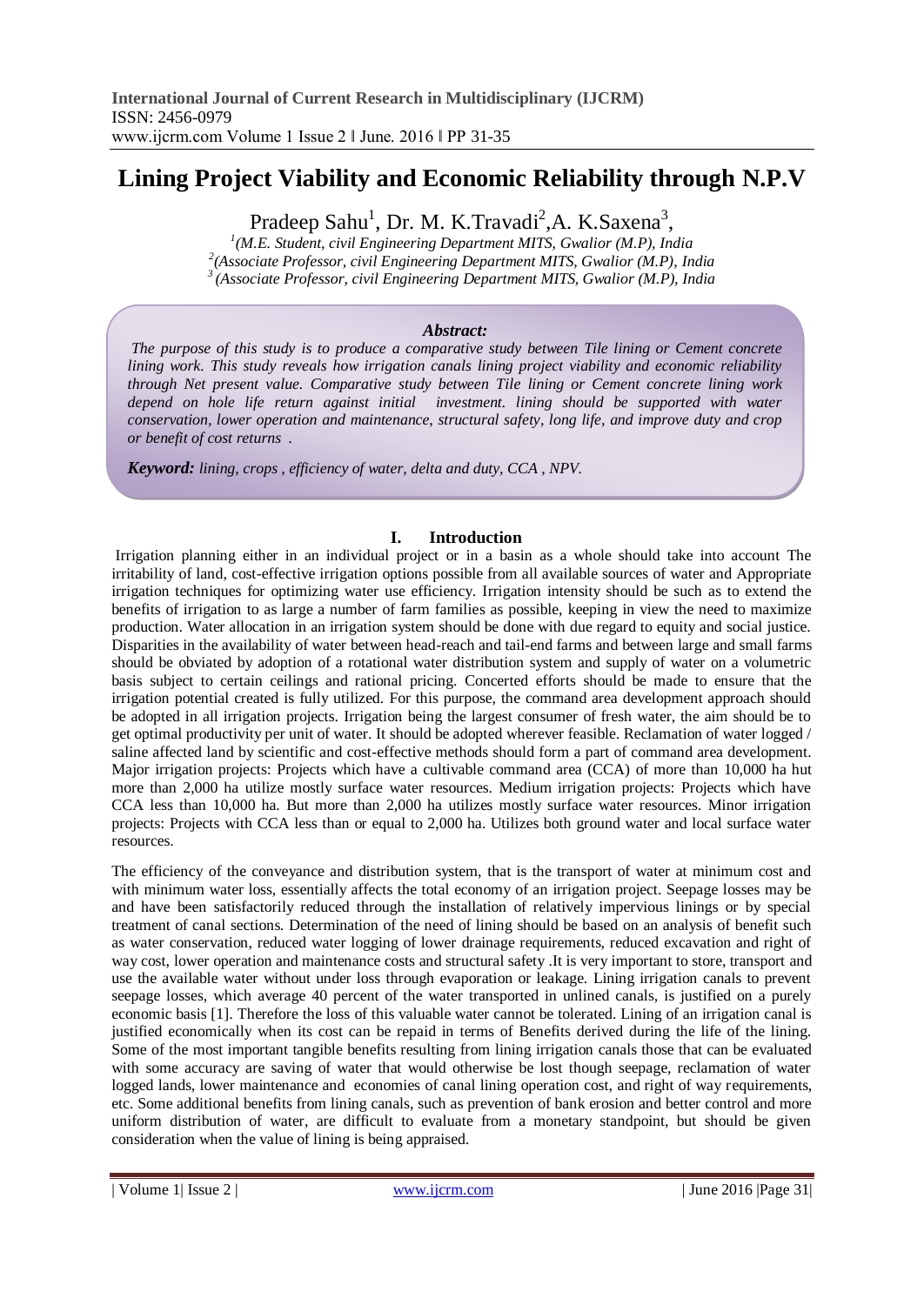The importance of including canal lining (or provision for future lining) in the original Construction plans and designs of an irrigation project, provided studies have demonstrated its economic feasibility, It is only during the planning and designing stages that full advantage can be taken of the many benefits of the installation of a canal lining. When lining is included in the original plans and designs, the cost of the lining might be justified in consideration of reduced storage and diversion requirements, smaller canal sections, smaller and possibly fewer canal structures, reduction of pumping costs where pumping is necessary, and a possible reduction in the right-of-way requirements. Seepage losses from canals and laterals represent a loss to the intended user not only of value able irrigation water, but also a considerable loss in the costs of additional construction from which no return is received on the investment. Storage reservoirs and dams must be constructed of sufficient size to impound not only the useful water but also the water that will be diverted in transit by seepage from the canals. Reduction of the loss of water from a canal may be economically important when the water supply available at the head of the canal is limited or when all of the water has to be pumped. Since the amount of leakage and the unit value of the lost water are of primary importance, a measurement estimate of the amount of leakage must be made before the need for lining can be definitely as certainness. The cost of constructing, operating, and maintaining a large or lengthy drainage system for the sole purpose of The lining, therefore, determines some of the factors which may be considered in the economic analysis. One of the largest items of recurring maintenance costs on many canal systems is weed control and the removal of weeds and water-loving plants from the canal section.

It is possible to obtain rather accurately the construction cost of a canal lining. The annual savings or benefits to be derived from lining, however, are more difficult to evaluate and must include an estimate of the difference in annual maintenance cost between a lined and an unlined canal. Unfortunately, maintenance cost data frequently are inconclusive and incomplete so far as being explicit as to just what the costs include. On water-user-operated projects (including most projects constructed by the Bureau), time and personnel are seldom available for making a careful breakdown of individual maintenance cost items. The costs may be for lining repair only, or they may include the cost of cleaning silt, sand, and other debris from the canal perimeter, etc. Separation of costs for these various maintenance activities is difficult, from most records received. Good maintenance cost data should include the expense necessary to keep the channels in the condition they were in when transferred from a construction to an operation and maintenance status.. Weed control expense should preferably include only that expense incurred for control of aquatic and land type weeds", the canal or lateral prism. However, it is difficult to segregate the cost for control of land type weeds on right-of-way, roads, and outside banks, the total cost for land type weeds is usually included in the maintenance data. This latter cost, although common to all lined or unlined canals, may vary considerably because of seepage through the banks of unlined or ineffectively lined canals, which may stimulate the growth of weeds outside of the canal prism.

Net present value is used for evaluating investment proposals that accounts the time value of money in calculating the return on investment .as per project planning and management by R.R.Hermon. Steps for calculating NPV:

- Set a rate of interest (discount rate) or the required rate of return. This is generally the prevailing rate of interest on long-term loans or it is the opportunity cost of capital of the investor.
- Compute the present value of the total investment outlay
- Compute the present value of the total cash inflows
- Calculate the NPV of each project
- If NPV is greater than or equal to zero, project can be accepted. To select from multiple mutually exclusive projects, the project with the highest positive NPV is considered. Following are the calculations:

$$
\text{NPV} = \frac{Ct}{(1+R)^t}
$$

Where, NPV = Net Present Value  $C_t$  is the Cash flow at time period t and t varies from 1 to T R is the discount rate and  $C_0$  is the initial investment or outflow

- Criteria for project selection:
- NPV is  $> 0$
- For multiple projects, choose one with highest positive NPV

# **II. Case study**

Datia is the district of M.P. forming eastern part of Gwalior Commissionery. It's surrounded by the portion of Shivpuri district and bordering Jhansi district of U.P. The main body of the district extends between the N-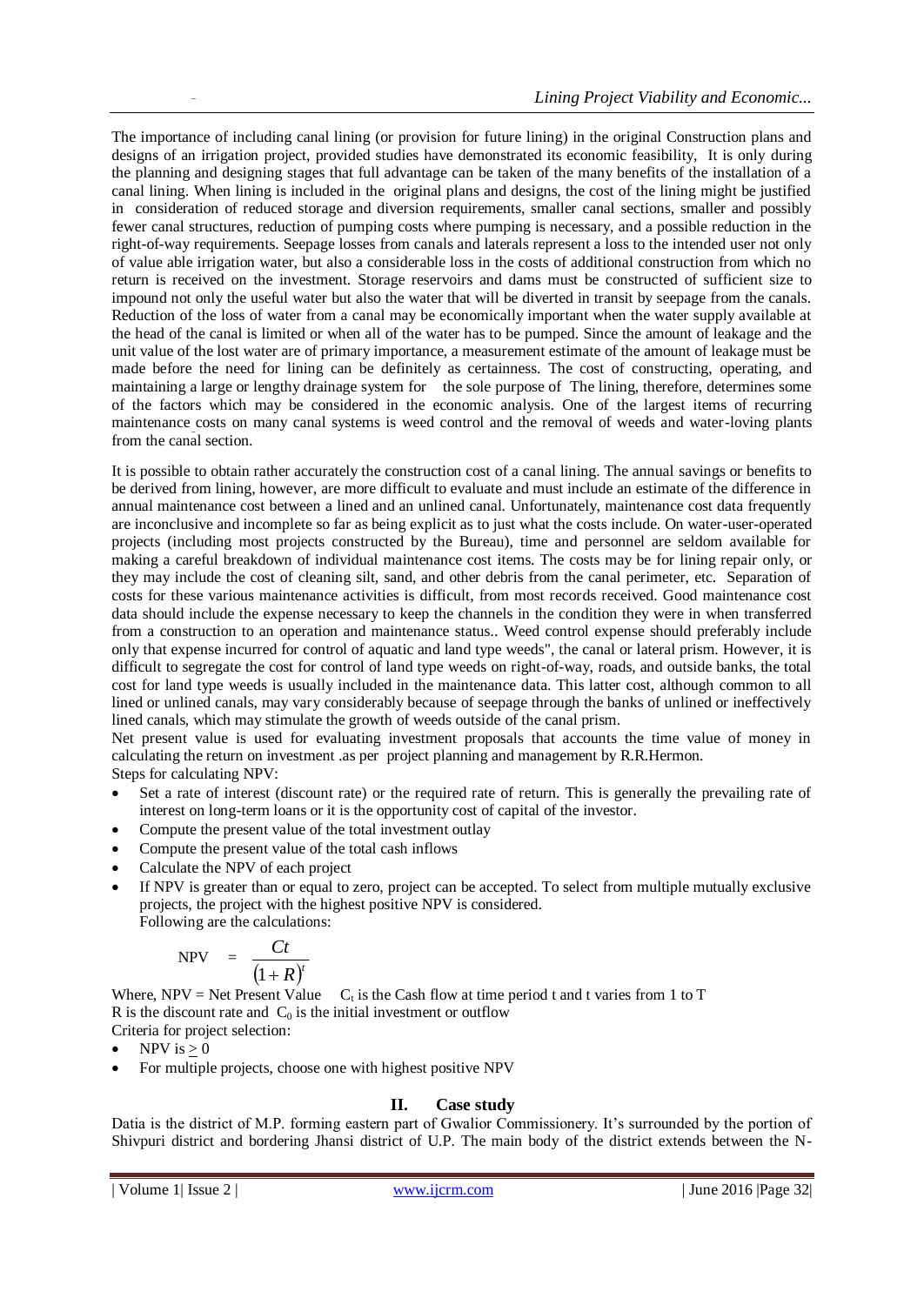latitude  $25^0$ ,  $28'$  and  $26^0$ ,  $20'$  and E-Longitude  $78^0$ ,  $10$  and  $78^0$ ,  $45'$ . The Datia district forms a part of Bundelkhand region covering an area 2959 Sq.km

The district is divided into three tehsils and three blocks of the same name i.e., Datia, Seondh and Bhander. The district is predominantly a rural district there are 4 towns and 583 villages. The district includes three tehsils and three blocks. The total population of the district of as per 2001 census is 628240. The total area of the district shown that development of agricultural activities in the district and also represents the potential of cultivation of the area. The area under different land use and their percentage to the reported area of the district is given in table -1.

The year divided in to four Seasons. Cold season, December to February is followed by hot season. From March to about first week of June is the summer season. May is the hottest month of the year with temperature of 42.10 C. The coldest days during the month of January. The average normal annual wind velocity of Datia district is 6.8 km/hr. The Datia district soil property is alluvial soil, this soil is loamy and fertile. Admixture of sand, in varying proportions And of various sizes of grains produces a number of soil types. The Datia district mostly areas is flat with very poor drainage density where feasibility of percolation tanks is almost remote. In this area where phreatic aquifer has gone dried up and the clay bed do not allow to percolate the water in deeper recharge. Feasibility of project it is very important for any kind of project .project feasibility or exception of project depend on that net value profit in whole life. In long term projects holistic approach N.P.V. is best calculation. In this project thesis shown long term planning and returns, that's by we go for Net Present Value of this project. Net Present Value (N.P.V.) Net present value is a best way to evaluating investment. Time value money is calculating the return on investment. In Datia irrigation canal have two investment ways to find the best result and economics.

In this thesis study project type -1 are tile lining and type -2 are C.C. lining project and project -3 earthen lining represent in table :-

## **Table. 6.1 Project initial data**

|                       | Project -1 | Project -2  | Project -3 |
|-----------------------|------------|-------------|------------|
|                       | 17927297   | 19111039.75 | 7615965    |
| Initial investment    |            |             |            |
| <b>Estimated life</b> |            |             |            |
|                       | 50         | 30          |            |
| Scrape value          |            |             |            |
|                       | 4481824.25 | 2866655.96  | -          |

#### **Present value calculation for project type -1**

| Year           | Cash flow (per hat) | Present value of Re.1@4% using | <b>Present value of cash flow</b> |
|----------------|---------------------|--------------------------------|-----------------------------------|
|                |                     | present value tables           | $PV=FV/(1+I)^n$ n                 |
| 1              | 844503.24           | 1.04                           | 812022.3462                       |
| $\overline{c}$ | 844503.24           | 1.0816                         | 780790.7175                       |
| 3              | 844503.24           | 1.124864                       | 750760.3052                       |
| 4              | 844503.24           | 1.16985856                     | 721884.9089                       |
| 5              | 844503.24           | 1.216652902                    | 694120.1047                       |
| 6              | 844503.24           | 1.265319018                    | 667423.1776                       |
| 7              | 844503.24           | 1.315931779                    | 641753.0554                       |
| 8              | 844503.24           | 1.36856905                     | 617070.2456                       |
| 9              | 844503.24           | 1.423311812                    | 593336.7746                       |
| 10             | 844503.24           | 1.480244285                    | 570516.1294                       |
| 11             | 844503.24           | 1.539454056                    | 548573.2013                       |
| 12             | 844503.24           | 1.601032219                    | 527474.2321                       |
| 13             | 844503.24           | 1.665073507                    | 507186.7616                       |
| 14             | 844503.24           | 1.731676448                    | 487679.5785                       |
| 15             | 844503.24           | 1.800943506                    | 468922.6716                       |
| 16             | 844503.24           | 1.872981246                    | 450887.1842                       |
| 17             | 844503.24           | 1.947900496                    | 433545.3695                       |
| 18             | 844503.24           | 2.025816515                    | 416870.5475                       |
| 19             | 844503.24           | 2.106849176                    | 400837.065                        |
| 20             | 844503.24           | 2.191123143                    | 385420.2548                       |
| 21             | 844503.24           | 2.278768069                    | 370596.3988                       |
| 22             | 844503.24           | 2.369918792                    | 356342.6912                       |
| 23             | 844503.24           | 2.464715543                    | 342637.203                        |
| 24             | 844503.24           | 2.563304165                    | 329458.8491                       |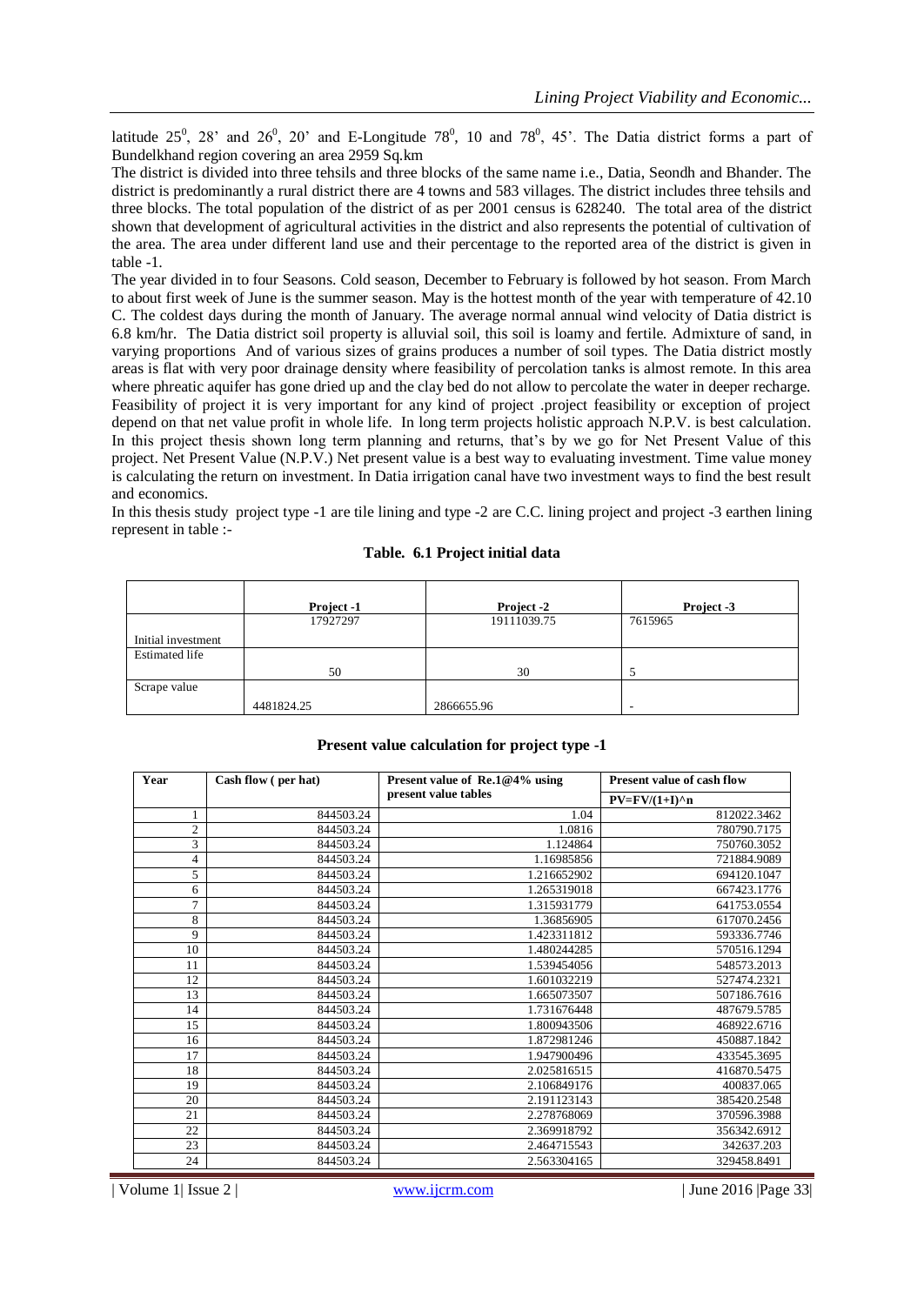*Lining Project Viability and Economic...*

| 25    | 844503.24  | 2.665836331                                                     | 316787.3549 |
|-------|------------|-----------------------------------------------------------------|-------------|
| 26    | 844503.24  | 2.772469785                                                     | 304603.2258 |
| 27    | 844503.24  | 2.883368576                                                     | 292887.7172 |
| 28    | 844503.24  | 2.998703319                                                     | 281622.805  |
| 29    | 844503.24  | 3.118651452                                                     | 270791.1586 |
| 30    | 844503.24  | 3.24339751                                                      | 260376.1141 |
| 31    | 844503.24  | 3.37313341                                                      | 250361.6481 |
| 32    | 844503.24  | 3.508058747                                                     | 240732.354  |
| 33    | 844503.24  | 3.648381097                                                     | 231473.4173 |
|       |            |                                                                 |             |
| 34    | 844503.24  | 3.794316341                                                     | 222570.5935 |
| 35    | 844503.24  | 3.946088994                                                     | 214010.1861 |
| 36    | 844503.24  | 4.103932554                                                     | 205779.0251 |
| 37    | 844503.24  | 4.268089856                                                     | 197864.4472 |
| 38    | 844503.24  | 4.43881345                                                      | 190254.2762 |
| 39    | 844503.24  | 4.616365988                                                     | 182936.804  |
| 40    | 844503.24  | 4.801020628                                                     | 175900.7731 |
| 41    | 844503.24  | 4.993061453                                                     | 169135.3587 |
| 42    | 844503.24  | 5.192783911                                                     | 162630.1526 |
| 43    | 844503.24  | 5.400495268                                                     | 156375.1468 |
| 44    | 844503.24  | 5.616515078                                                     | 150360.718  |
| 45    | 844503.24  | 5.841175681                                                     | 144577.6135 |
| 46    | 844503.24  | 6.074822709                                                     | 139016.936  |
| 47    | 844503.24  | 6.317815617                                                     | 133670.1308 |
| 48    | 844503.24  | 6.570528242                                                     | 128528.9719 |
| 49    | 844503.24  | 6.833349371                                                     | 123585.5499 |
| 50    | 844503.24  | 7.106683346                                                     | 118832.2596 |
| Scrap | 4481824.25 | 7.106683346                                                     | 630649.2117 |
|       |            |                                                                 |             |
|       |            | total present value<br>less present value of initial investment | 18772423.72 |
|       |            | 17927297                                                        |             |
|       |            | 845126.72                                                       |             |

|  |  | Table. 6.3 Present value calculation for project type -2 |  |  |  |
|--|--|----------------------------------------------------------|--|--|--|
|--|--|----------------------------------------------------------|--|--|--|

| Year           | Cash flow (per hat 434.34) | Present value of Re.1@4%   | <b>Present value of cash flow</b> |
|----------------|----------------------------|----------------------------|-----------------------------------|
|                |                            | using present value tables | $PV=FV/(1+I)^n$ n                 |
| 1              | 844503.24                  | 1.04                       | 812022.3462                       |
| $\overline{2}$ | 844503.24                  | 1.0816                     | 780790.7175                       |
| 3              | 844503.24                  | 1.124864                   | 750760.3052                       |
| $\overline{4}$ | 844503.24                  | 1.16985856                 | 721884.9089                       |
| 5              | 844503.24                  | 1.216652902                | 694120.1047                       |
| 6              | 844503.24                  | 1.265319018                | 667423.1776                       |
| 7              | 844503.24                  | 1.315931779                | 641753.0554                       |
| $\,$ 8 $\,$    | 844503.24                  | 1.36856905                 | 617070.2456                       |
| 9              | 844503.24                  | 1.423311812                | 593336.7746                       |
| 10             | 844503.24                  | 1.480244285                | 570516.1294                       |
| 11             | 844503.24                  | 1.539454056                | 548573.2013                       |
| 12             | 844503.24                  | 1.601032219                | 527474.2321                       |
| 13             | 844503.24                  | 1.665073507                | 507186.7616                       |
| 14             | 844503.24                  | 1.731676448                | 487679.5785                       |
| 15             | 844503.24                  | 1.800943506                | 468922.6716                       |
| 16             | 844503.24                  | 1.872981246                | 450887.1842                       |
| 17             | 844503.24                  | 1.947900496                | 433545.3695                       |
| 18             | 844503.24                  | 2.025816515                | 416870.5475                       |
| 19             | 844503.24                  | 2.106849176                | 400837.065                        |
| 20             | 844503.24                  | 2.191123143                | 385420.2548                       |
| 21             | 844503.24                  | 2.278768069                | 370596.3988                       |
| 22             | 844503.24                  | 2.369918792                | 356342.6912                       |
| 23             | 844503.24                  | 2.464715543                | 342637.203                        |
| 24             | 844503.24                  | 2.563304165                | 329458.8491                       |
| 25             | 844503.24                  | 2.665836331                | 316787.3549                       |
| 26             | 844503.24                  | 2.772469785                | 304603.2258                       |
| 27             | 844503.24                  | 2.883368576                | 292887.7172                       |
| 28             | 844503.24                  | 2.998703319                | 281622.805                        |

| Volume 1| Issue 2 | www.ijcrm.com | June 2016 | Page 34|